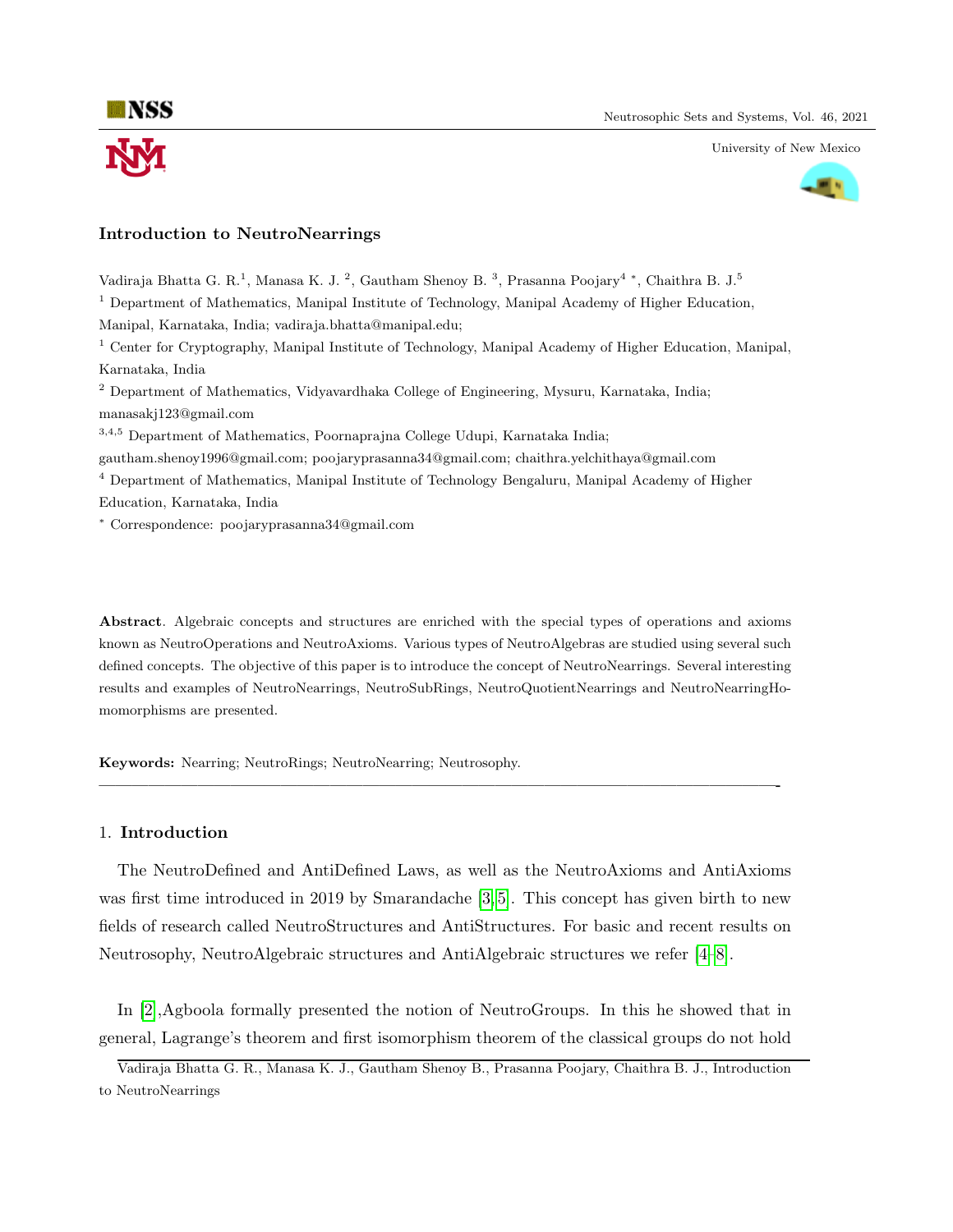in the NeutroGroups. Also in [\[1\]](#page-10-5), Agboola studied NeutroRing, NeutroSubring, NeutroQuotientRings and he proved the 1st isomorphism theorem of the classical rings for this class of NeutroRing.

The present paper will be concerned with the introduction of NeutroNearrings.

# 2. Preliminaries

Definition 2.1. [\[7\]](#page-10-6)

- (i) A classical operation is an operation well defined for all the set's elements while a NeutroOperation is an operation partially well defined, partially indeterminate, and partially outer defined on the given set. An AntiOperation is an operation that is outer defined for all the set's elements.
- (ii) A NeutroAlgebra is an algebra that has at least one NeutroOperation or one NeutroAxiom ( axiom that is true for some elements, indeterminate for other elements, and false for other elements), and no AntiOperation or AntiAxiom. An AntiAlgebra is an algebra endowed with at least one AntiOperation or at least one AntiAxiom.

**Definition 2.2.** A NeutroGroup is a nonempty set G with binary operation  $*$  satisfying following conditions:

(i) The \* is **NeutroAssociative** if there exists at least one triplet  $(a, b, c) \in G$  such that

$$
a * (b * c) = (a * b) * c
$$

and there exists at least one triplet  $(x, y, z) \in G$  such that

$$
x * (y * z) \neq (x * y) * z
$$

- (ii) There exists a NeutroNeutral element in G if at least one of the below statements occurs:
	- There exists at least one element  $x$  that has no unit-element.
	- There exists at least one element  $b \in G$  that has at least two distinct unit-elements  $e_1, e_2 \in G, e_1 \neq e_2$  such that:

```
b * e_1 = e_1 * b = bb * e_2 = e_2 * b = b
```
• There exists at least two different elements  $r, s \in G, r \neq s$ , such that they have different unit elements  $e_r, e_s \in G, e_r \neq e_s$ , with  $e_r * r = r * e_r = r$  and  $e_s * s =$  $s * e_s = s$ 

Vadiraja Bhatta G. R., Manasa K. J., Gautham Shenoy B., Prasanna Poojary, Chaithra B. J., Introduction to NeutroNearrings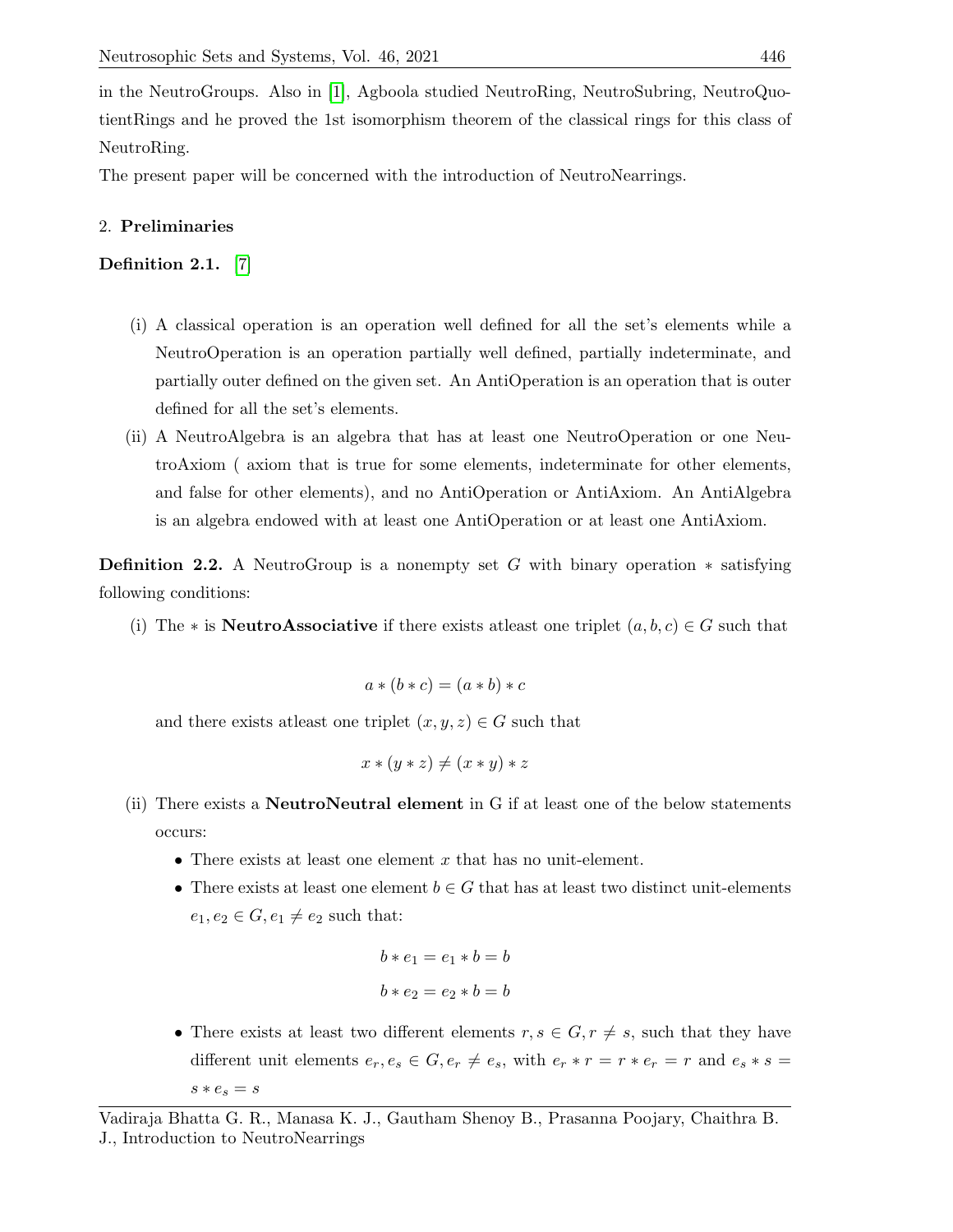(iii) There exists a **NeutroInverse element** in G if there is an element  $a \in G$  that has an inverse  $b \in G$  with respect to a unit element  $e \in G$  that is

$$
b * a = a * b = e
$$

or there exists at least one element  $b \in G$  that has two or more inverses  $c, d \in G$  with respect to some unit element  $u \in G$  that is

$$
b * c = c * b = u
$$
  

$$
b * d = d * b = u
$$

In addition, if \* is NeutroCommutative that is there exists at least a duplet  $(a, b) \in G$ such that

$$
a * b = b * a
$$

and there exists at least a duplet  $(c, d) \in G$  such that

$$
c * d \neq d * c
$$

then  $(G, *)$  is called a NeutroCommutative group or NeutroAbelian group.

If condition (i) is satisfied, then  $(G, *)$  is called a NeutroSemiGroup and if conditions (i) and  $(ii)$  are satisfied, then  $(G, *)$  is called a NeutroMonoid [\[1\]](#page-10-5).

**Definition 2.3.** Let R be a nonempty set and let  $+,\cdot:R\times R\rightarrow R$  be binary operations of ordinary addition and multiplication on  $R$ . Then  $\cdot$  is both left and right NeutroDistributive over + that is there exists at least a triplet  $(a, b, c) \in R$  and at least a triplet  $(d, e, f) \in R$  such that

$$
a.(b + c) = a.b + a.c
$$

$$
d.(e + f) \neq d.e + d.f
$$

then . is left NeutroDistributive over  $+$  on a set R. Suppose if there exists at least a triplet  $(p, q, r) \in R$  and at least a triplet  $(x, y, z) \in R$  such that

$$
(p+q)x = p.r + q.r
$$

$$
(x + y).z \neq x.z + y.z
$$

then the binary operation. is said to be right NeutroDistributive over  $+$  on a set R.

A right Nearring is a set N together with two binary operations  $+$  and  $\cdot$  such that:

- (1)  $(N,+)$  is a group (not necessarily abelian)
- (2)  $(N, \cdot)$  is a semigroup

Vadiraja Bhatta G. R., Manasa K. J., Gautham Shenoy B., Prasanna Poojary, Chaithra B. J., Introduction to NeutroNearrings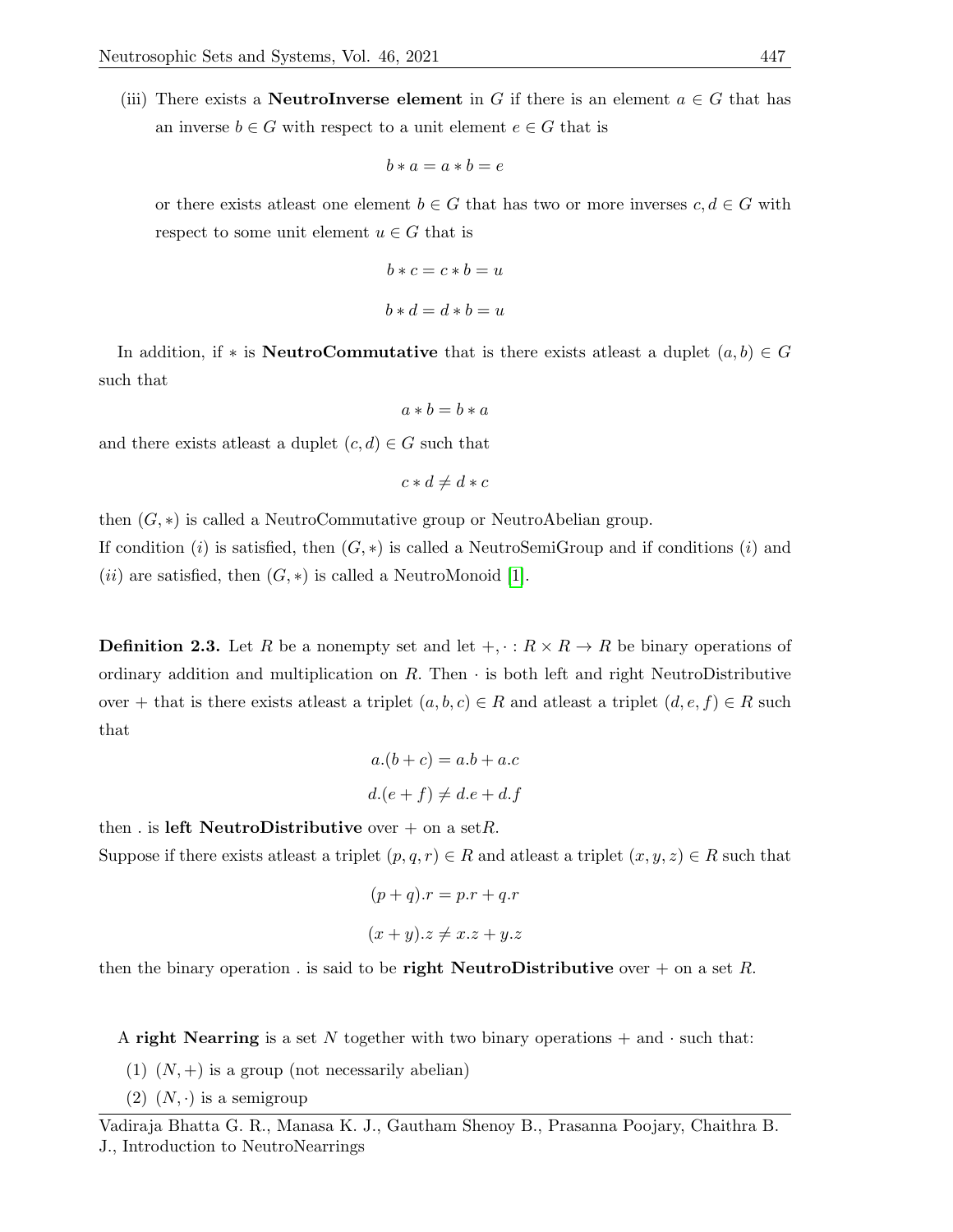(3) For all  $n_1, n_2, n_3 \in N : (n_1 + n_2) \cdot n_3 = n_1 \cdot n_3 + n_2 \cdot n_3$  (right distribution law).

If  $n_1 \cdot (n_2 + n_3) = n_1 \cdot n_2 + n_1 \cdot n_3$  instead of condition (3) then set N is a left Nearring.

### NeutroNearring and their properties

A NeutroNearring is a Nearring that has either a Neutro-operation or a Neutro-axiom. In this paper we define NeutroNearing as below.

**Definition 2.4.** Let N be a nonempty set and let  $+,\cdot:N\times N\rightarrow N$  be binary operations of ordinary addition and multiplication on N. The triple  $(N, +, \cdot)$  is called a **left NeutroNearring** if the following conditions are satisfied:

- (i)  $(N,+)$  is a NeutroGroup (not necessarily abelian)
- (ii)  $(N, \cdot)$  is a NeutroSemiGroup
- (iii) the left NeutroDistributive law holds in  $N$ : that is there exists at least one triplet  $(a, b, c) \in N$  and at least one triplet  $(d, e, f) \in N$  such that:
	- $a \cdot (b+c) = a \cdot b + a \cdot c$
	- $d \cdot (e + f) \neq d \cdot e + d \cdot f$

**Remark 2.5.** If right NeutroDistributive law holds in  $N$ : that is there exists at least one triplet  $(p, q, r) \in N$  and at least one triplet  $(s, t, u) \in N$  such that:

- $(p+q) \cdot r = p \cdot r + q \cdot r$
- $(s+t) \cdot u \neq s \cdot u + t \cdot u$

then  $N$  is called right NeutroNearring.

**Example 2.6.** Let  $X = \mathbb{Z}_{12}$  and let  $\oplus$  and  $\odot$  be two binary operations on X defined by  $x \oplus y = x + 2y$  and  $x \odot y = x + 4y$  for all  $x, y \in X$  where "+" is addition modulo 12. Then  $(X, \oplus, \odot)$  is a NeutroNearring.

**Example 2.7.** Let  $X = \{a, b, c\}$  with "+" and "." be binary operations defined on X as shown in the Cayley tables below:

 $\frac{a}{a}$ 

|              |                | $a \mid b \mid c$ |                     | $\bullet$   | $\mathbf{a}$ | $\mathbf{b}$                 | $\mathbf{c}$ |
|--------------|----------------|-------------------|---------------------|-------------|--------------|------------------------------|--------------|
| a            | $\mathbf{c}$   | $\mathbf{c}$      | <sub>b</sub>        | a           | $\mathbf b$  | $a \mid a$                   |              |
| $\mathbf{b}$ | $\mathbf{c}$   | $\mathbf{b}$      | $\lfloor c \rfloor$ | b.          | a            | $\mathbf{c} \mid \mathbf{a}$ |              |
| $\mathbf{c}$ | c <sub>1</sub> | $\mathbf{c}$      | <sub>b</sub>        | $\mathbf c$ | $\mathbf{a}$ | $\mathbf{a}$                 | $\mathbf b$  |
|              |                |                   |                     |             |              |                              |              |

It is clear from the table that :

Vadiraja Bhatta G. R., Manasa K. J., Gautham Shenoy B., Prasanna Poojary, Chaithra B. J., Introduction to NeutroNearrings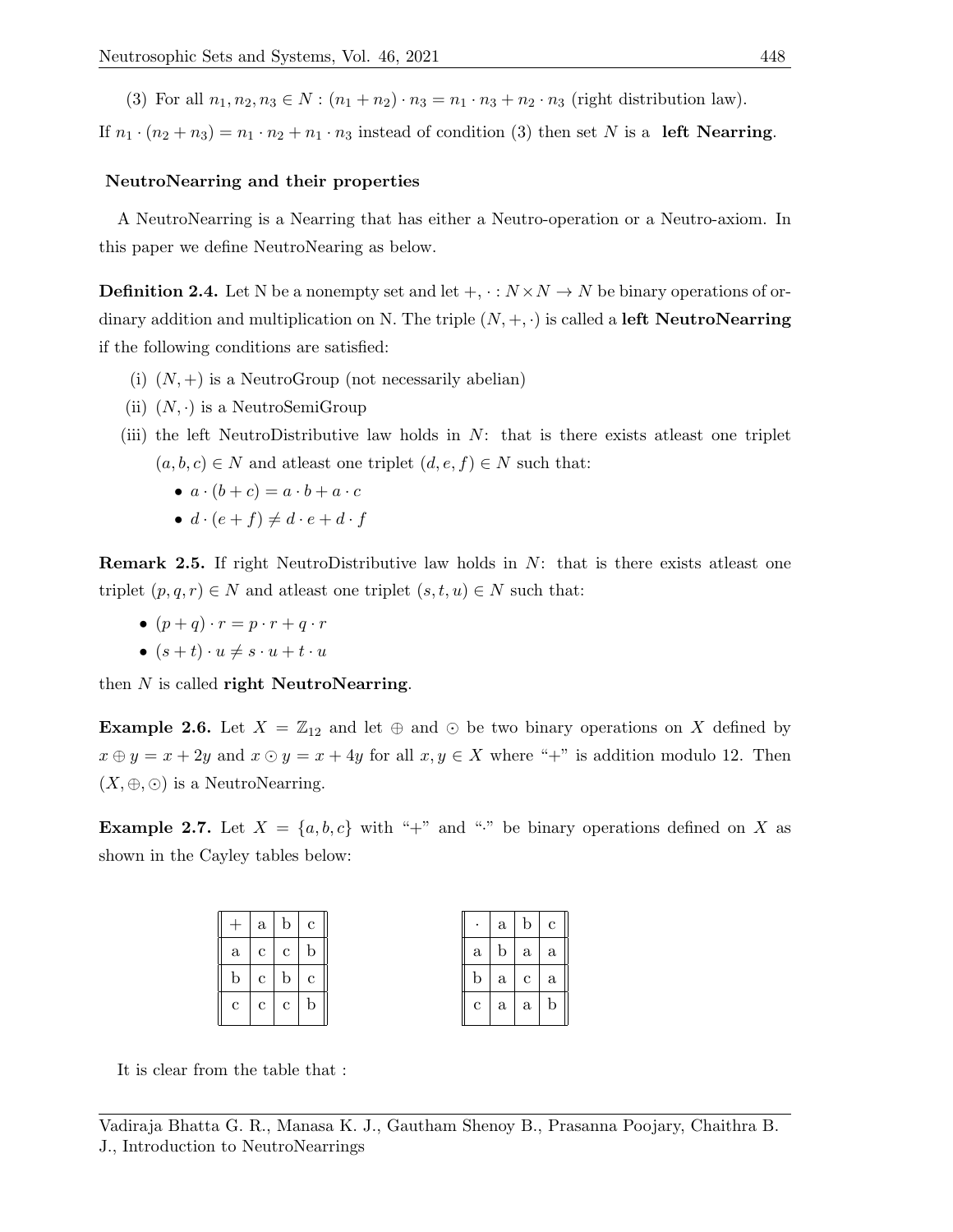$$
(a + b) + c = a + (b + c) = b,
$$
  

$$
(c + a) + b = c, \text{ but } c + (a + b) = b \neq c
$$

This shows that  $(X, +)$  is a NeutroSemiGroup.

Next, let  $N_x$  and  $I_x$  represent additive neutral and additive inverse element respectively with respect to any element  $x \in X$ . Then

$$
N_b = b
$$
  

$$
I_b = b
$$
  

$$
N_a \text{ does not exist,}
$$
  

$$
I_b \text{ does not exist.}
$$

Hence,  $(X,+)$  is a NeutroGroup. Next, consider

$$
b(cb) = (bc)b
$$

$$
a(bc) = b \text{ but } (ab)c = a \neq b
$$

This shows that  $(X, \cdot)$  is NeutroAssociative. Lastly, consider

$$
b.(b + b) = b.b + b.b = c,
$$
  

$$
a.(b + c) = a, \text{but } a.b + a.c = c \neq a
$$

This shows that "." is left distributive over "+". Hence,  $(X, +, \cdot)$  is a left NeutroNearring.

Note 2.8. Every NeutroRing is a NeutroNearring.

Notation: Let N be a NeutroNearring  $d \in N$  is called NeutroDistributive if there exist atleast two pairs  $(n_1, n_2)$  and  $(m_1, m_2) \in N$  such that  $(n_1 + n_2)d = n_1d + n_2d$  and  $(m_1 + m_2)d \neq m_1d + m_2d$ . Let  $N_d = \{d \in N | d$  is NeutroDistributive  $\}$ .

**Remark 2.9.** Let  $(N, +, \cdot)$  be left NeutroNearring

- (i) If  $(N, +)$  is NeutroAbelian, then N is a NeutroAbelian NeutroNearring.
- (ii) If  $(N,.)$  is NeutroCommutative then N is a NeutroCommutative NeutroNearring.
- (iii) If  $N = N_d$  then N is said to be NeutroDistributive.
- (iv) If  $(N^*, \cdot)$  where  $N^* = N \setminus \{0\}$  is a NeutroGroup then N is called NeutroNearfield.

<span id="page-4-0"></span>**Theorem 2.10.** Let  $(N_i, +, ), i = 1, 2, ..., n$  be a family of NeutroNearrings. Then

(1)  $N = \bigcap_{i=1}^{n} N_i$  is a NeutroNearring.

Vadiraja Bhatta G. R., Manasa K. J., Gautham Shenoy B., Prasanna Poojary, Chaithra B. J., Introduction to NeutroNearrings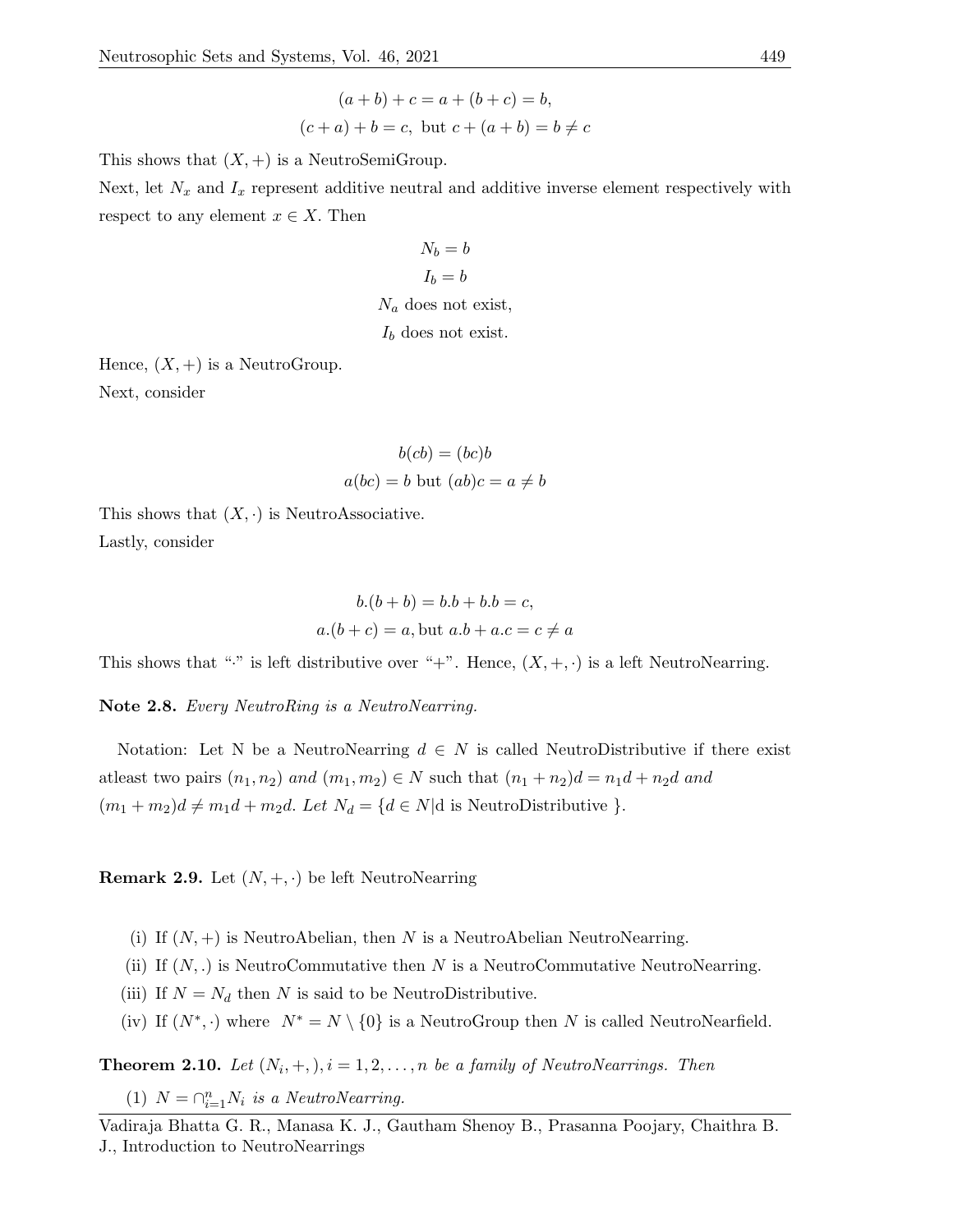- (2)  $N = \prod_{i=1}^{n} N_i$  is a NeutroNearring.
- (1) *Proof.* Obvious  $\Box$
- (2) *Proof.* Proof is by induction on  $n$ .

For  $n = 1$  result is trivial. Let  $n = 2$ . Consider  $N = N_1 \times N_2$  then is closed with respect to coordinate wise addition and coordinate wise multiplication. Note that there exist  $n_1 \in N_1$  such that  $n_1 + e_1 = n_1$  and there exist  $n_2 \in N_2$  such that  $n_2 + e_2 = n_2$ . Also, there does<br>not exist additive identity for  $n'_1 \in N_1$  and<br>  $n'_2 \in N_2$ .

But  $(n_1, n_2) \in N$  such that  $(n_1, n_2) + (e_1, e_2) = (n_1, n_2)$  and there doesnot exist additive identity for  $(n_1)$  $n'_{1}, n'_{2}$  $'_{2}) \in N.$ 

Similarly one can observe the existence of NeutroAdditive inverse in N.

Since  $(N_1, +)$  and  $(N_2, +)$  are NeutroAssociative, there exist  $a_1, b_1, c_1, a_1$  $b'_1, b'_1, c'_1 \in N_1$ and  $a_2, b_2, c_2, a_2'$  $a'_2, b'_2, c'_2 \in N_2$  such that  $a_1 + (b_1 + c_1) = (a_1 + b_1) + c_1$  $a_2 + (b_2 + c_2) = (a_2 + b_2) + c_2$  $a'_1 + (b'_1 + c'_1)$  $a'_1$   $\neq$   $(a'_1 + b'_1)$  $_1'$ ) +  $c_1'$ 1  $a'_2 + (b'_2 + c'_2)$  $a'_2$   $\neq$   $(a'_2 + b'_2)$  $c_2'$ ) +  $c_2'$ 2 Now,  $(a_1, a_2), (b_1, b_2), (c_1, c_2), (a_1, a_2)$  $\frac{1}{1}, a'_{2}$  $_2^\prime), (b_1^{\prime}$  $\mathbf{b}_{1}^{\prime},\mathbf{b}_{2}^{\prime}),(\mathbf{c}_{1}^{\prime}% ,\mathbf{c}_{2}^{\prime\prime})\in\mathbf{b}_{1}^{\prime},$  $c_1', c_2'$  $Z_2$ )  $\in$  N such that  $(a_1, a_2) + [(b_1, b_2) + (c_1, c_2)] = (a_1, a_2) + [(b_1 + c_1, b_2 + c_2)] = (a_1 + (b_1 + c_1), a_2 + (b_2 + c_2))$  $=( (a_1 + b_1) + c_1, (a_2 + b_2) + c_2) = (a_1 + b_1, a_2 + b_2) + (c_1, c_2)$  $= [(a_1, a_2) + (b_1, b_2)] + (c_1, c_2)$ and  $(a_1)$  $\frac{1}{1}, a'_{2}$  $a'_2$ ) + [(b<sub>1</sub>', b'<sub>2</sub>) + (c'<sub>1</sub>  $, c_2'$  $a'_2$ )]  $\neq$  [( $a'_1$  $\frac{1}{1}, a'_{2}$  $a'_2$ ) +  $(b'_11', b'_2)]$  +  $(c'_1)$  $c_1', c_2'$  $_{2}^{\prime})$ Similarly we prove  $(N,.)$  is NeutroAssociative. Further there exist  $x_1, y_1, z_1, x_1'$  $y'_1, y'_1$  $x'_1, z'_1 \in N_1$  and  $x_2, y_2, z_2, x'_2$  $y'_{2}, y'_{2}$  $z'_2, z'_2 \in N_2$  such that  $x_1.(y_1 + z_1) = x_1. y_1 + x_1. z_1$  $x_2.(y_2 + z_2) = x_2.y_2 + x_2.z_2$  $x_1'$  $y_1'.(y_1'+z_1')$  $x_1'$   $\neq x_1'$  $y'_1 \cdot y'_1 + x'_1$  $1 \cdot z_1'$ 1  $x'_2$  $y_2'.(y_2'+z_2')$  $x_2'$   $\neq x_2'$  $y_2', y_2' + x_2'$  $2.2^{'}$ 2 But then,  $(x_1, x_2), (y_1, y_2), (z_1, z_2), (x_1)$  $x'_{1}, x'_{2}$  $y_{1}^{\prime}$ <sub>2</sub>),  $(y_{1}^{\prime}% ,y_{2}^{\prime})$  $y'_{1}, y'_{2}$  $z_{2}^{'}), (z_{1}^{'}$  $x'_{1}, x'_{2}$  $\chi'_2$ )  $\in N$  such that  $(x_1, x_2).[(y_1, y_2) + (z_1, z_2)] = (x_1, x_2).(y_1 + z_1, y_2 + z_2)$  $=(x_1(y_1+z_1), x_2(y_2+z_2)) = (x_1.y_1+x_1.z_1, x_2.y_2+x_2.z_2)$  $=(x_1,y_1,x_2,y_2)+(x_1,z_1,x_2,z_2)=(x_1,x_2).(y_1,y_2)+(x_1,x_2).(z_1,z_2)$ and  $(x_1)$  $x'_{1}, x'_{2}$  $y_2'$ ).[ $(y_1'$  $y'_{1}, y'_{2}$  $z_{2}^{'}$ ) +  $(z_{1}^{'})$  $x'_{1}, x'_{2}$  $x_2')]\neq (x_1'$  $x'_{1}, x'_{2}$  $y_2'$ ). $(y_1'$  $y'_{1}, y'_{2}$  $x_2'$ ) +  $(x_1'$  $x'_{1}, x'_{2}$  $'_{2}$ ). $(z'_{1})$  $z'_{1}, z'_{2}$  $_{2}^{'})$ ∴ N is a NeutroNearring for  $n = 2$ . Let  $n > 2$ . Assume the result for  $n - 1$ . Note that  $M = \prod_{i=1}^{n-1} N_i$  forms a NeutroNearring with respect to coordinate wise addition and coordinate wise multiplication.

But then,  $N = M \times N_n$  forms a NeutroNearring with respect to coordinate wise addition and coordinate wise multiplication.  $\Box$ 

Vadiraja Bhatta G. R., Manasa K. J., Gautham Shenoy B., Prasanna Poojary, Chaithra B. J., Introduction to NeutroNearrings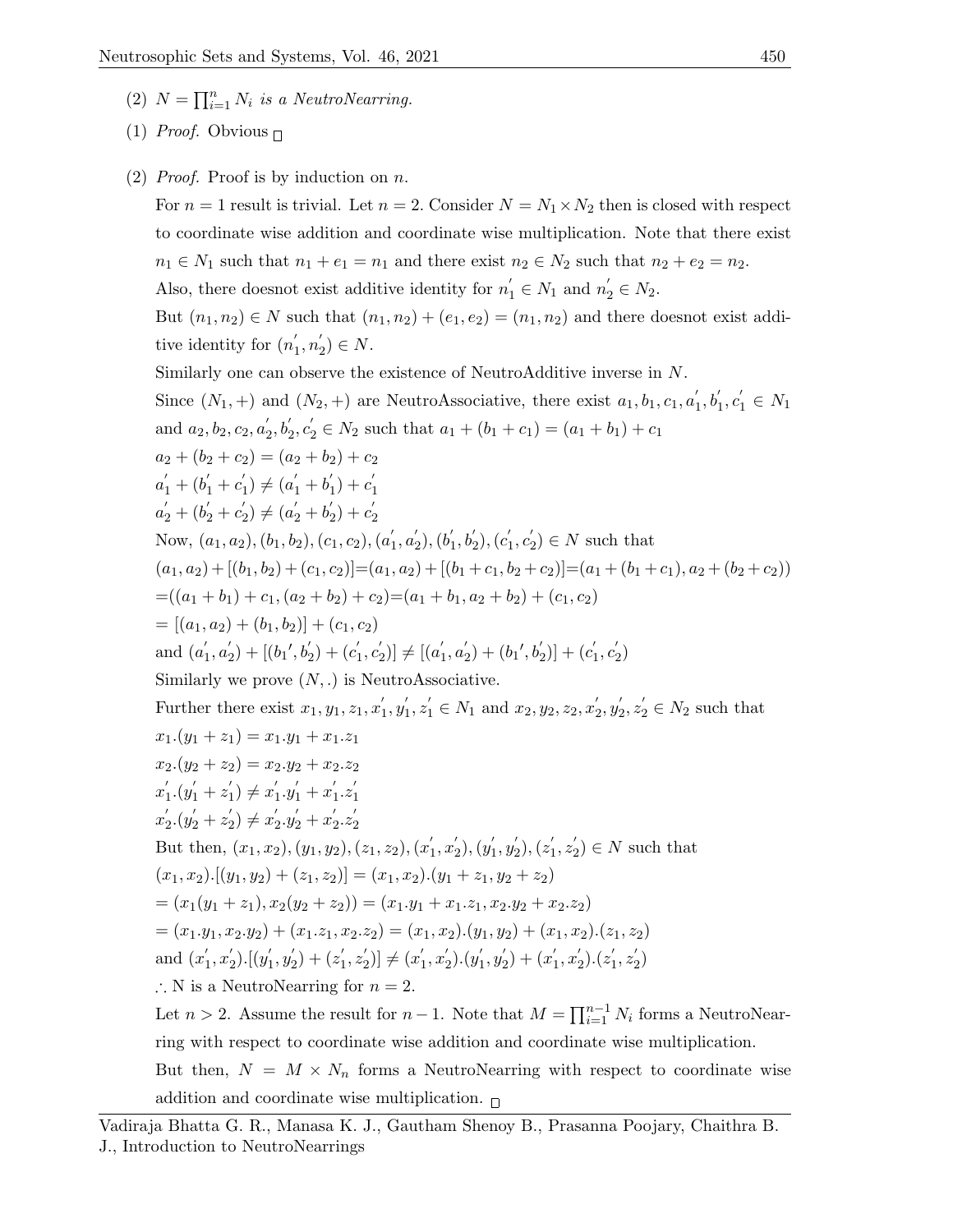**Definition 2.11.** Let  $(N, +, \cdot)$  be a NeutroNearring. A nonempty subset S of N is called a **NeutroNearSubring** of N if  $(S, +, .)$  is also a NeutroNearring. The only trivial NeutroNear-Subring of N is N.

**Theorem 2.12.** Let  $(N, +, \cdot)$  be a NeutroNearring and let  $\{S_i\}, i = 1, 2, \ldots, n$  be a family of NeutroNearSubrings of N. Then

- (1)  $S = \bigcap_{i=1}^n S_i$  is a NeutroNearSubring of N.
- (2)  $S = \prod_{i=1}^{n} S_i$  is a NeutroNearSubring of N.

*Proof.* Both result follows directly from Theorem [2.10.](#page-4-0)  $\Box$ 

**Definition 2.13.** Let  $(N, +, \cdot)$  be a NeutroNearring. A nonempty subset I of R is called a left NeutroNearIdeal of N if the following conditions hold:

- (1) I is a NeutroNearSubring of N.
- (2) There exist  $x \in I$  such that  $xr \in I, \forall r \in N$ .

**Definition 2.14.** Let  $(N, +, \cdot)$  be a NeutroNearring. A nonempty subset I of N is called a right NeutroNearIdeal of N if the following conditions hold:

- (1) I is a NeutroNearSubring of N.
- (2) There exist  $x \in I$  such that  $rx \in I, \forall r \in N$

**Definition 2.15.** Let  $(N, +, \cdot)$  be a NeutroNearring. A nonempty subset I of N is called a NeutroNearIdeal of N if the following condition hold:

- (1) I is a NeutroNearSubring of N.
- (2) There exist  $x \in I$  such that  $xr, rx \in I, \forall r \in N$

**Theorem 2.16.** Let  $(N, +, \cdot)$  be a NeutroNearring and let  $\{I_i\}$ ,  $i = 1, 2, \ldots, n$  be a family of NeutroNearIdeals of N. Then

- (1)  $I = \bigcap_{i=1}^{n} I_i$  is a NeutroNearIdeal of N.
- (2)  $I = \sum_{i=1}^{n} I_i$  is NeutroNearIdeal of N.
- (1) Proof. Since each  $I_i, 1 \leq i \leq n$  is a NeutroNearSubring of N, it follows from Theorem 1.8 that  $I = \bigcap_{i=1}^{n} I_i$  is a NeutroNearSubring of N.

Note that there exist  $x_i \in I_i$  such that  $x_i r, rx_i \in I_i$ ,  $\forall r \in N$  and  $\forall i, 1 \leq i \leq n$ . Let  $y = x_1^2 x_2^2 \cdots x_n^2$ . Then  $y \in I_i$ ,  $\forall i, 1 \le i \le n$ . For any  $r \in N$   $ry, yr \in I_i, \forall i, 1 \leq i \leq n$  $\therefore y \in I$  with  $ry, yr \in I$ .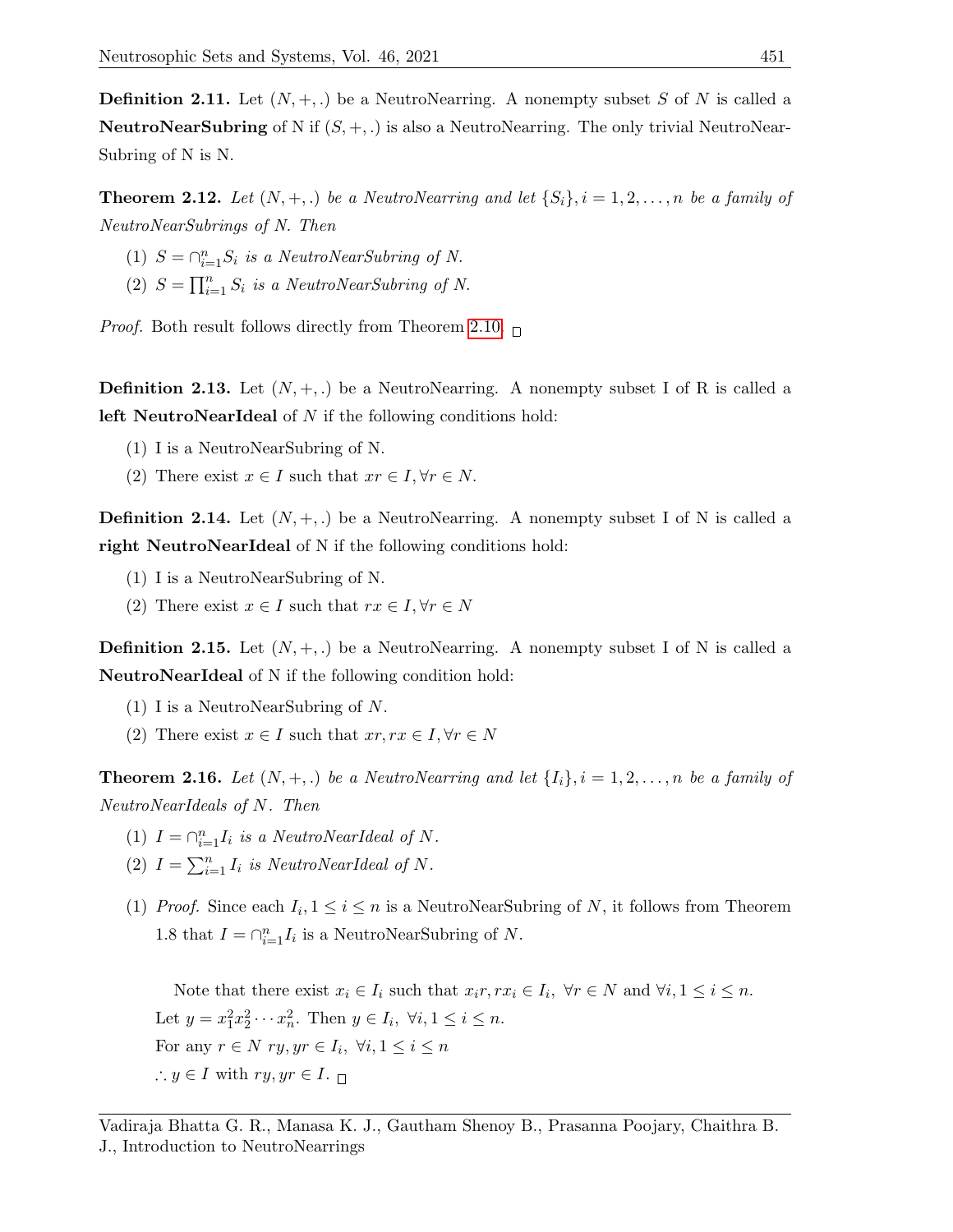(2) Obivous.

.

**Definition 2.17.** Let  $(N, +, \cdot)$  be a NeutroNearring and let I be a NeutroNearIdeal of N. The set  $N/I$  is defined by

$$
N/I = \{x + I : x \in N\}
$$

for  $x + I, y + I \in N/I$  with at least a pair  $(x, y) \in N$ , let  $\oplus$  and  $\odot$  be binary operations on  $N/I$  defined as follows:

$$
(x+I) \oplus (y+I) = (x+y) + I
$$

$$
(x+I) \odot (y+I) = xy + I
$$

Then it can be shown that the tripple  $(N/I, \oplus, \odot)$  is a NeutroNearring which we call Neutro-QuotientNearring.

**Theorem 2.18.** Let I be a NeutroNearIdeal of the NeutroNearring  $(N, +, \cdot)$ . Suppose N is NeutroCommutative NeutroNearring with Neutro unity then so is N/I.

*Proof.* There exist  $a, b, c, d \in N$  such that  $ab = ba$  and  $cd \neq dc$ . But then  $a + I, b + I, c + I, d + I \in N/I$  such that  $(a + I)(b + I) = ab + I$  $= ba + I = (b + I)(a + I)$  and  $(c + I)(d + I) = cd + I \neq dc + I = (d + I)(c + I)$ Let  $e_y$  be a Neutro unity of N. Then there exist  $y \in N$  such that  $ye_y = e_y y = y$ But then  $y + I \in N/I$  such that  $(y + I)(e_y + I) = ye_y + I$  $= y + I = (e_y + I)(y + I)$ ∴ N/I is NeutroCommutative NeutroNearring with Neutro unity  $e_y + I$ . □

**Definition 2.19.** Let  $(N, +, .)$  and  $(S, \oplus, \odot)$  be any two NeutroNearrings. The mapping  $\phi: N \to S$  is called a NeutroNearringHomomorphism if  $\phi$  preserves the binary operations of N and S that is if for at least a pair  $(x, y) \in N$ , we have:

$$
\phi(x + y) = \phi(x) \oplus \phi(y)
$$

$$
\phi(x.y) = \phi(x) \odot \phi(y)
$$

The kernel of  $\phi$  denoted by ker $\phi$  is defined as ker $\phi = \{x \in N : \phi(x) = e_N\}$ 

Where  $e_N \in N$  is a neutral element for at least one  $n \in N$ . The image of  $\phi$  denoted by  $Im \phi$ is defined as

$$
Im\phi = \{ y \in S : y = \phi(x) \}
$$

Vadiraja Bhatta G. R., Manasa K. J., Gautham Shenoy B., Prasanna Poojary, Chaithra B. J., Introduction to NeutroNearrings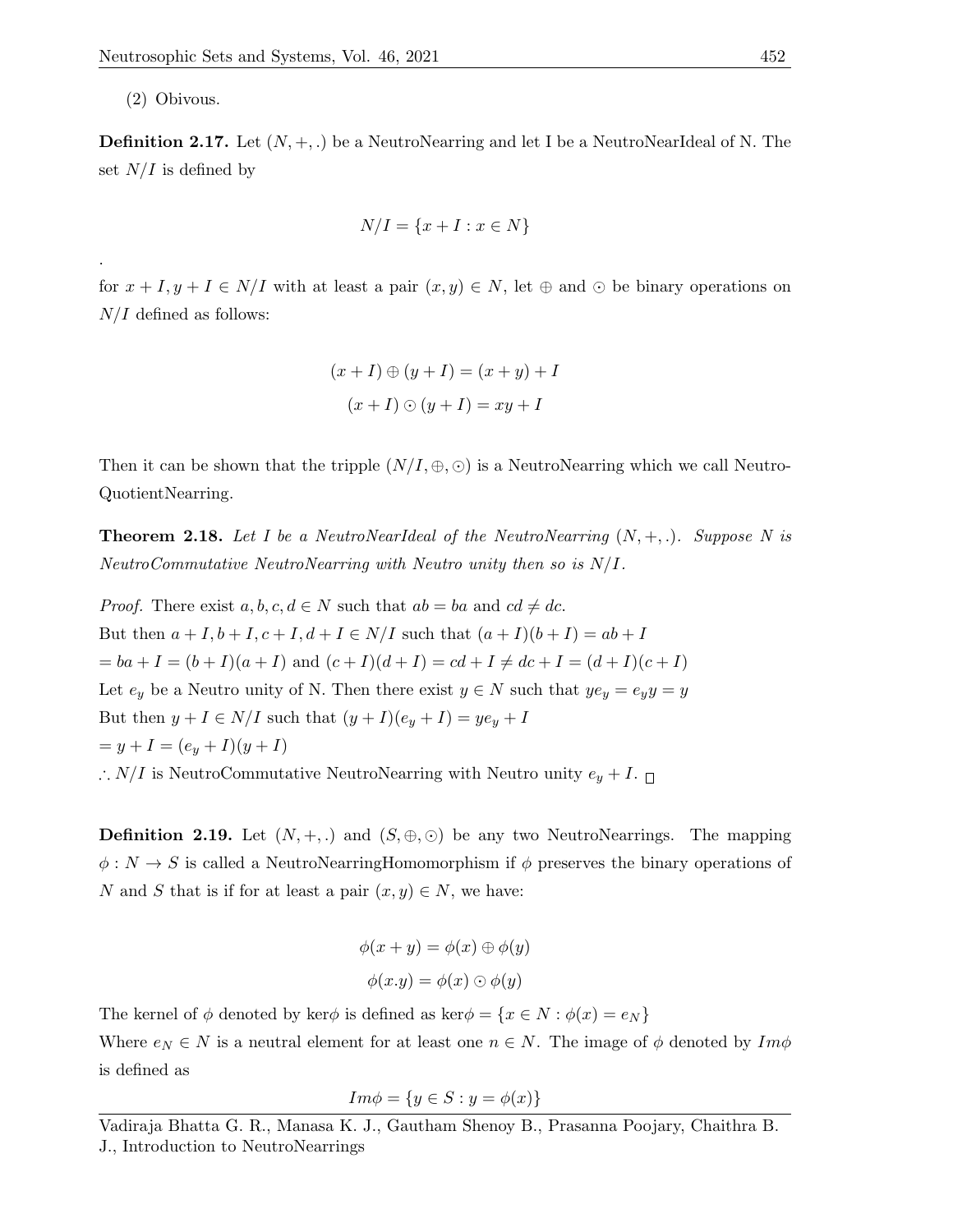for at least one  $x \in N$ . If in addition  $\phi$  is a NeutroBijection, then  $\phi$  is called a NeutroNearringIsomorphism and we write  $N \cong S$ . NeutroNearringEpimorphism, NeutroNearringMonomorphism, NeutroNearringEndomorphism and NeutroNearringAutomorphism are defined similarly.

**Theorem 2.20.** Let R and S be two NeutroNearrings. Let  $N_x = e_R$  for at least one  $x \in R$  and let  $N_y = e_S$  for at least one  $y \in S$ . Suppose that  $\phi : R \to S$  is a NeutroNearHomomorphism. Then:

- (1)  $\phi(e_R)$  is not necessarily equals e<sub>S</sub>.
- (2) Ker  $\phi$  is a NeutroNearSubring of R.
- (3) Im  $\phi$  is not necessarily a Neutro Near Subring of S.
- (4) φ is NeutroInjective if and only if Ker  $\phi = \{e_R\}$  for at least one  $e_R \in R$ .

**Theorem 2.21.** Let I be a NeutroNearIdeal of a NeutroNearring  $(N, +, \cdot)$ . Then the mapping  $\phi: N \to N/I$  defined by  $\phi(x) = x + I$  is a NeutroNearringIsomorphism with  $Ker\phi = I$ 

*Proof.* For atleast one pair  $x, y$  in N,  $\phi(x + y) = (x + y) + I = (x + I) + (y + I) = \phi(x) + \phi(y)$ and  $\phi(xy) = xy + I = (x + I)(y + I) = \phi(x)\phi(y)$  $Ker \phi = \{x \in N | \phi(x) = e_{N/I}\}\$ , where  $e_{N/I} \in N/I$  such that  $N_r = e_{N/I}$  for atleast one  $r \in N/I$ . =  $\{x \in N | x + I = e_{N/I}\} = \{x \in N | x \in I\} = I$ 

**Theorem 2.22.** Let  $\phi: R \to S$  be a NeutroNearringHomomorphism and let  $K = Ker\phi$ . Then the mapping  $\psi : R/K \to Im\phi$  defined by  $\psi(x+K) = \phi(x)$  is a NeutroNearringIsomorphism.

*Proof.* For atleast one pair  $x, y \in R$  $\psi((x+K)+(y+K)) = \psi((x+y)+K) = \phi(x+y) = \phi(x) + \phi(y)$  $=\psi(x+K) + \psi(y+K)$  and  $\psi((x+K)(y+K)) = \psi((xy) + K) = \phi(xy) = \phi(x)\phi(y)$  $=\psi(x+K)\psi(y+K)$ Also  $Ker\psi = \{x + K \in R/K : \psi(x + K) = e_{Im\phi}\}\$ where  $e_{Im\phi} \in Im\phi$  such that  $N_r = e_{Im\phi}$  for atleast  $r \in Im \phi$ .  $=\{x+K\in R/K: \phi(x)=e_{Im\phi}\}=\{e_{R/K}\}$ Thus  $\psi$  is a NeutroBijectiveNearringHomomorphism.  $\Box$ 

Note 2.23. The above map  $\phi$  is an epimorphism. So, we can treat  $\phi$  as NeutroNearringEpimorphism.

Theorem 2.24. NeutroNearringIsomorphism of NeutroNearrings is an equivalence relation.

Vadiraja Bhatta G. R., Manasa K. J., Gautham Shenoy B., Prasanna Poojary, Chaithra B. J., Introduction to NeutroNearrings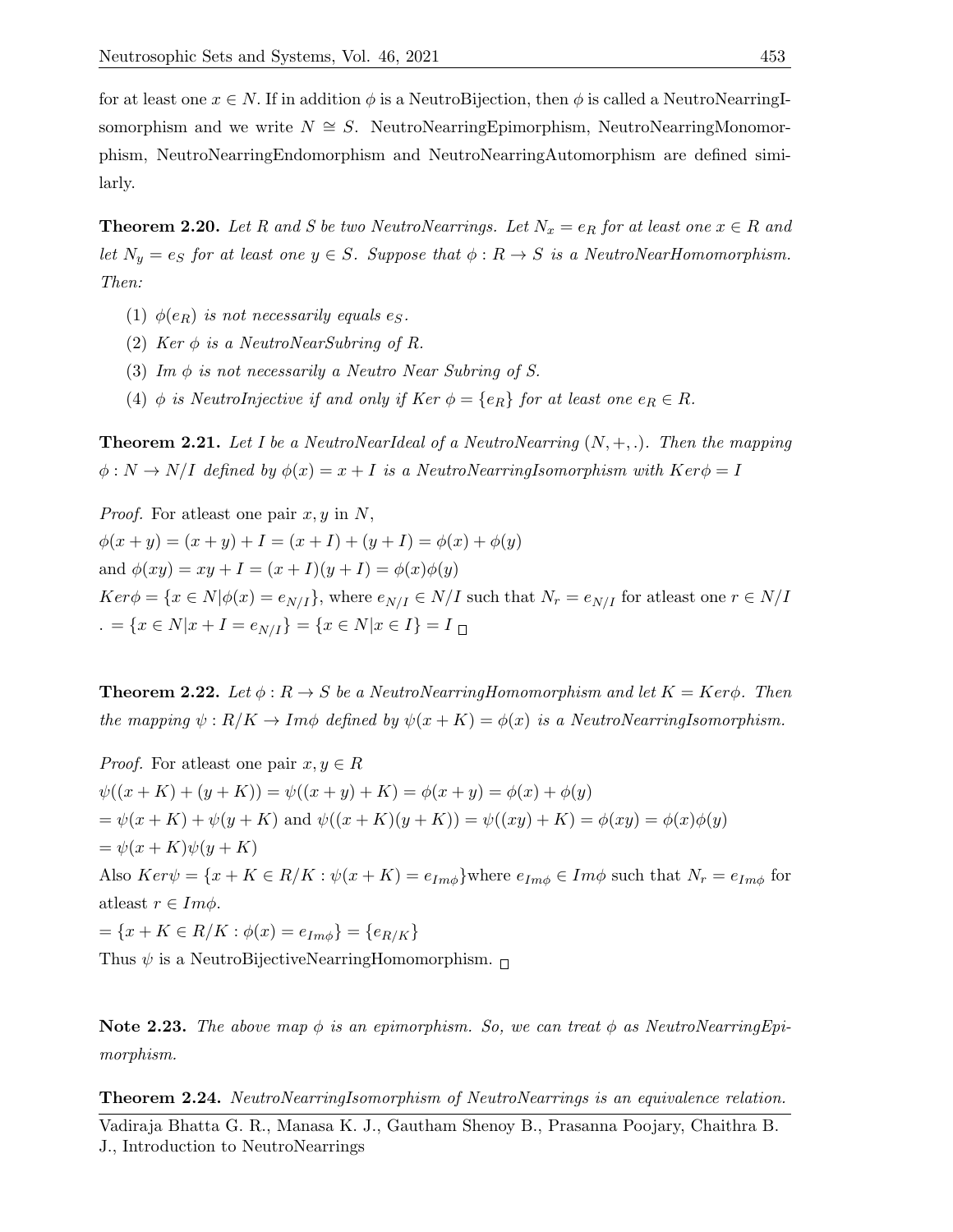Proof. Define a relation ∼ as follows:

For any two NeutroNearrings N and  $N'$ , we say  $N \sim N'$  iff there exist a NeutroNearringIsomorphism between N and N'. Clearly  $\sim$  is reflexive.

Suppose NeutroNearrings  $N, N'$  are such that  $N \sim N'$ , let  $f : N \to N'$  be NeutroNearringIsomorphism.

Then there exist  $x, y \in N$  such that  $f(x + y) = f(x) + f(y)$  and  $f(xy) = f(x)f(y)$ . Now,  $f(x)$ ,  $f(y) \in N'$  and  $f^{-1}(f(x) + f(y)) = f^{-1}(f(x + y)) = x + y = f^{-1}(f(x)) + f^{-1}(f(y))$  $f^{-1}(f(x)f(y)) = f^{-1}(f(xy)) = xy = f^{-1}(f(x))f^{-1}(f(y))$ ∴  $N' \sim N$  and  $f^{-1}$  is a NeutroNearringIsomorphism. Let  $f: N \to N'$  and  $g: N' \to N''$  be NeutroNearringIsomorphisms. Then  $g \circ f : N \to N''$  is bijective and there exist  $x', y' \in N'$  such that  $g(x'+y') = g(x') + g(y')$ and  $g(x'y') = g(x')g(y')$ Now,  $x' = f(x)$ ,  $y' = f(y)$  for some  $x, y \in N$  with  $f(x+y) = f(x)+f(y)$  and  $f(xy) = f(x)f(y)$ Consider,  $g \circ f(x+y) = g(f(x+y)) = g(f(x) + f(y)) = g(x'+y') = g(x') + g(y') = g(f(x)) + g(f(y))$  $= q \circ f(x) + q \circ f(y)$ and  $g \circ f(xy) = g(f(xy)) = g(f(x)f(y)) = g(x'y') = g(x')g(y') = g(f(x))g(f(y))$  $= q \circ f(x)q \circ f(y)$  $\therefore N \sim N^{''}$ 

#### 3. Conclusion

We have introduced in this paper the concept of NeutroNearrings by considering three NeutroAxioms(NeutroGroup(additive)), NeutroSemigroup(multiplicative) and left and right NeutroDistributive laws(multiplication over addition). Several intresting results and examples on NeutroNearrings, NeutroSubrings, NeutroQuotientNearrings and NeutroNearringHomomorphisms are presented.

Funding: "Fourth author and fifth author received funding from VGST/KSTePS and DST, GoK, India"

Acknowledgments: Fourth author and fifth author thanks VGST/KSTePS and DST, GoK, India for sanctioning the project [VGST/GRD-897/2019-20/2020-21]. The authors are grateful to Prof. Dr. Florentin Smarandache from University of New Mexico for his valuable ideas and guidance.

Conflicts of Interest: "The authors declare no conflict of interest."

Vadiraja Bhatta G. R., Manasa K. J., Gautham Shenoy B., Prasanna Poojary, Chaithra B. J., Introduction to NeutroNearrings